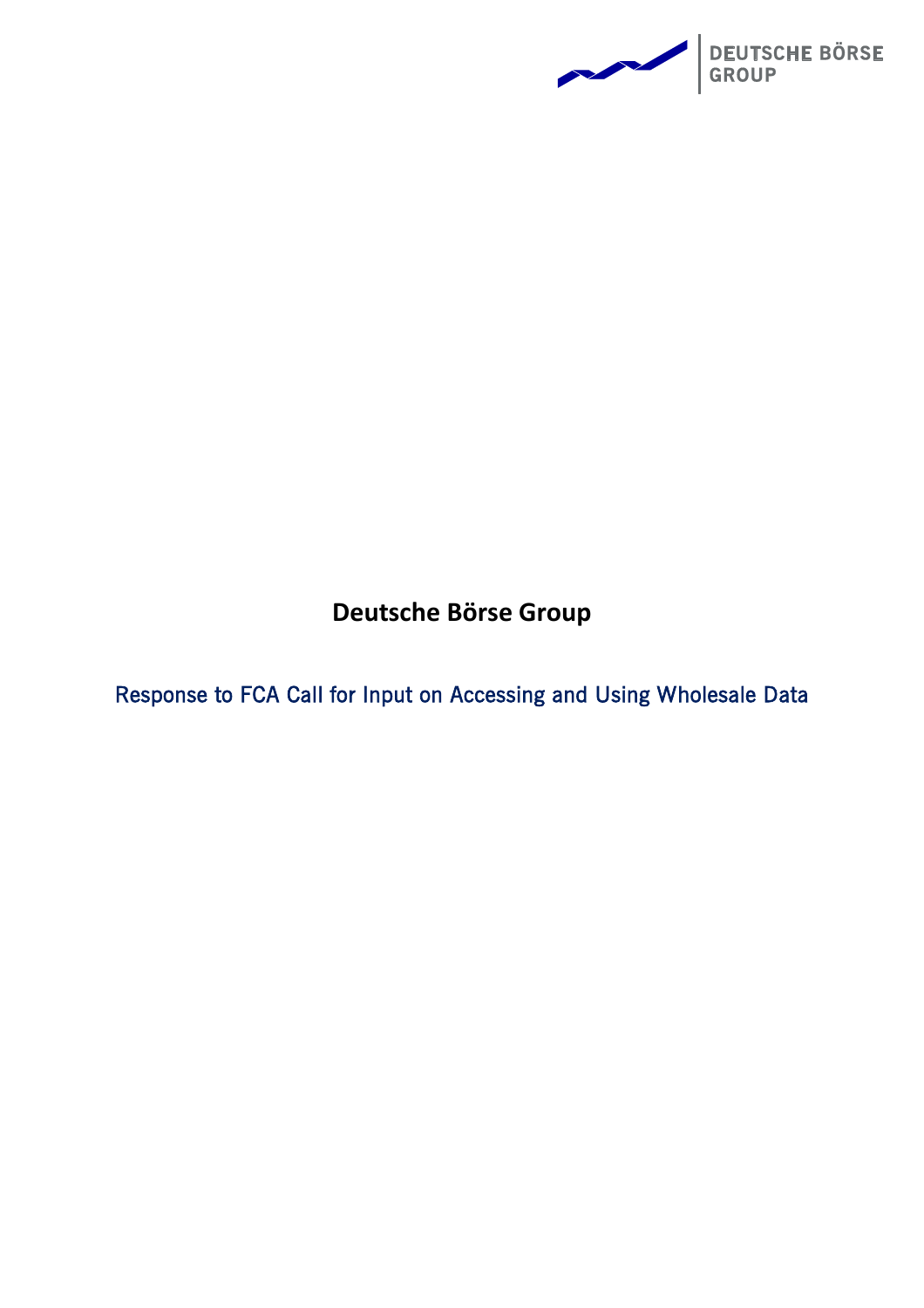### Trading Data

### **Questions for users of trading data (Q3.1 – Q3.8)**

**Q3.1** - What type of trading data do you use/obtain directly from trading venues and APAs, and how do you use trading data?

N/A

**Q3.2** - Are you content with the price, quality, provision, coverage, speed and depth of trading data (or other data sold by trading venues or APAs)? If you are not satisfied with any of these elements, please explain why not and the impact this has on your business.

N/A

**Q3.3** - Do you consider any trading venues or APAs set of trading data a 'must have' for your business purposes? If so, please explain why. For example, is it linked to a liquidity threshold in the relevant financial instrument and/or to best execution requirements considerations?

N/A

**Q3.4** - For each data set you use, how have the trading fees, trading data costs and quality evolved over the last 5 years? What impact has this had on your business and your clients?

N/A

**Q3.5** - How easy are trading data pricing/licensing terms to understand and comply with? What, if any, do you find to be complex or restrictive and what impact does this have on your business?

N/A

**Q3.6** - Are you aware of trading venues or APAs charging different amounts to different customers for similar services? Please give specific examples and explain how these practices affect your ability to compete in the markets you operate in.

N/A

**Q3.7** - Please explain when you are charged for the use of delayed data.

N/A

**Q3.8** - To what extent do you think ESMA's suggested improvements to the RCB requirement will adequately constrain trading data pricing (see 3.23)? Are there other ways to ensure trading data prices are competitive?

As a starting point, it is not correct to assume that trading data pricing is not competitive or adequately constrained today. Market data is an intrinsic part of the outcome of the price formation process and is a joint product with trade execution. Exchanges compete for trading/data services and the existing competitive pressure on exchange groups is sufficient to ensure trading data prices are competitive. Regulation is therefore not required to ensure trading data prices are competitive. The competitive constraints that exchanges face in their overall trading activities also drive the pricing of trading data. Competitors vary according to the evolution of markets as they move from "over-the-counter" trading through exchangetraded products. Exchanges face competition from other exchanges but also brokers, banks, and alternative venues.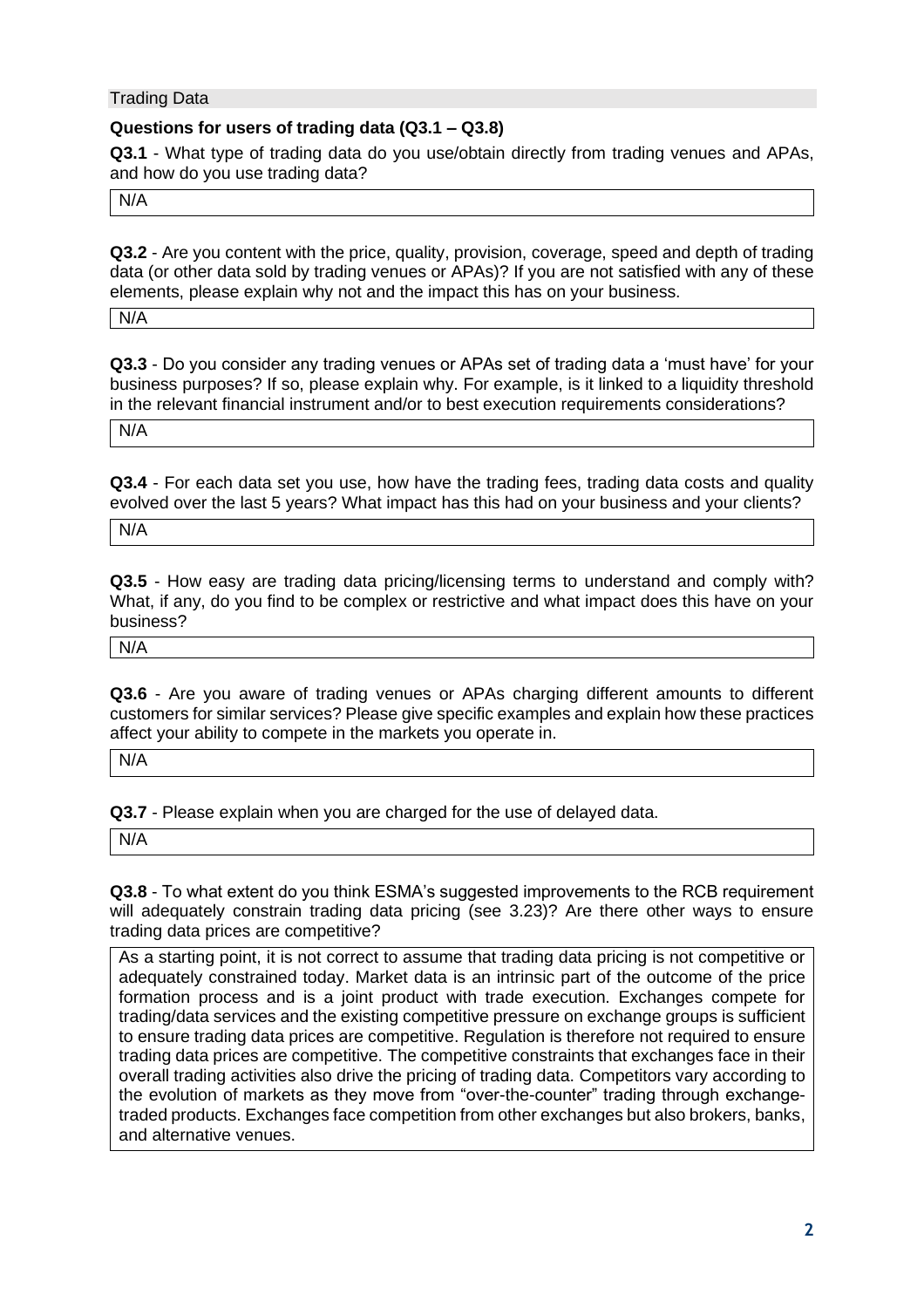DBG encourages anyone looking into the cost of market data to rely on all relevant empirical evidence, which is representative of the overall development of the cost of market data. This overall development cannot be conflated with market data fee changes on a single company or the changes of fees of a single fee type. Furthermore, considering the significant impact any further regulatory changes could have on the landscape of the capital markets and the role regulated markets play, we encourage independent verification of claims based on raw data and input from all parties involved. Market data pricing cannot be considered or analysed in a vacuum. Doing so would pose a real threat to the price formation function of exchanges. The production and dissemination of market data is an intrinsic part of the operation of fair and orderly markets.

Exchange trading data delivers important benefits to end-users and the real economy. Regulators and policymakers should consider the complete value chain and the overall evolution of capital markets. Trading data brings substantial value to intermediary users such as investment banks, index providers, data vendors, and alternative venues, such as broker venues. These intermediaries generate significant commercial value from the trading data provided by exchanges, for a comparably low price. Value-based pricing is the appropriate metric for trading data in order to provide reliable high-quality market data constantly. Price discrimination based on the value of data to data users, allows exchanges offereing data services to market segments which would not be served if only a single price would be used, thereby increasing social welfare. "If all participants were required to pay the same cost for receiving an exchange's information, an exchange might not be able to fund itself adequately." (see Ruben Lee, What is an Exchange, p. 277, OXFORD Universita Press). Alternatively, prices would be too high, to be paid by private or smaller legal entities.

In light of the above, pricing taking into account the value of the data to different user groups and use cases as reflected within MiFIR is efficient and increasing social welfare. It sharpens as well the incentives to develop products and services that bring the most value to users. This is particularly important where firms have to invest fixed, sunk costs in developing new/products that may not bring a commercial return. In this respect, some proposals made in the context of ESMA's 2019 Review Report<sup>1</sup> are problematic. For example, DBG does not support the suggestion to remove Article 86(2) of CDR 2017/565 and Art. 8(2) of CDR 2017/567 which allows trading venues, APAs, CTPs, and SIs to charge for market data based on the value of the data for users. Not allowing differentiation between customer groups would be disproportionate and distort competition between venues/business entities. The idea that a single price cannot be considered reasonable for all users due to the wide range in the value users derive from market data services is generally well established and the current degree of differentiation is aligned with a well-functioning and efficient market and competition.

That being said, DBG overall appreciates ESMA's recommendation to pursue the transparency plus model with some clarifications and harmonisations. DBG has taken note of the concerns expressed regarding pricing schedules and is supportive of an initiative aimed at improving them and making them more comparable for customers. Indeed, to the extent that the ESMA proposals are aimed at increasing transparency, we stand ready to support and to engage constructively with regard to making further information available for this purpose, while commercially-sensitive information should only be disclosed directly with supervisors.

<sup>1</sup> ESMA. "MiFID II/MiFIR Review Report No. 1 on the Development in Prices for Pre-and Post-Trade Data and on the Consolidated Tape for Equity Instruments." Paris, 2019.

# **Questions for providers of trading data (including TVs and APAs) (Q3.9 – Q3.13)**

**Q3.9** - Please explain the trading data you offer and how you ensure that the quality, speed, coverage and depth of trading data provided meets the needs of your users.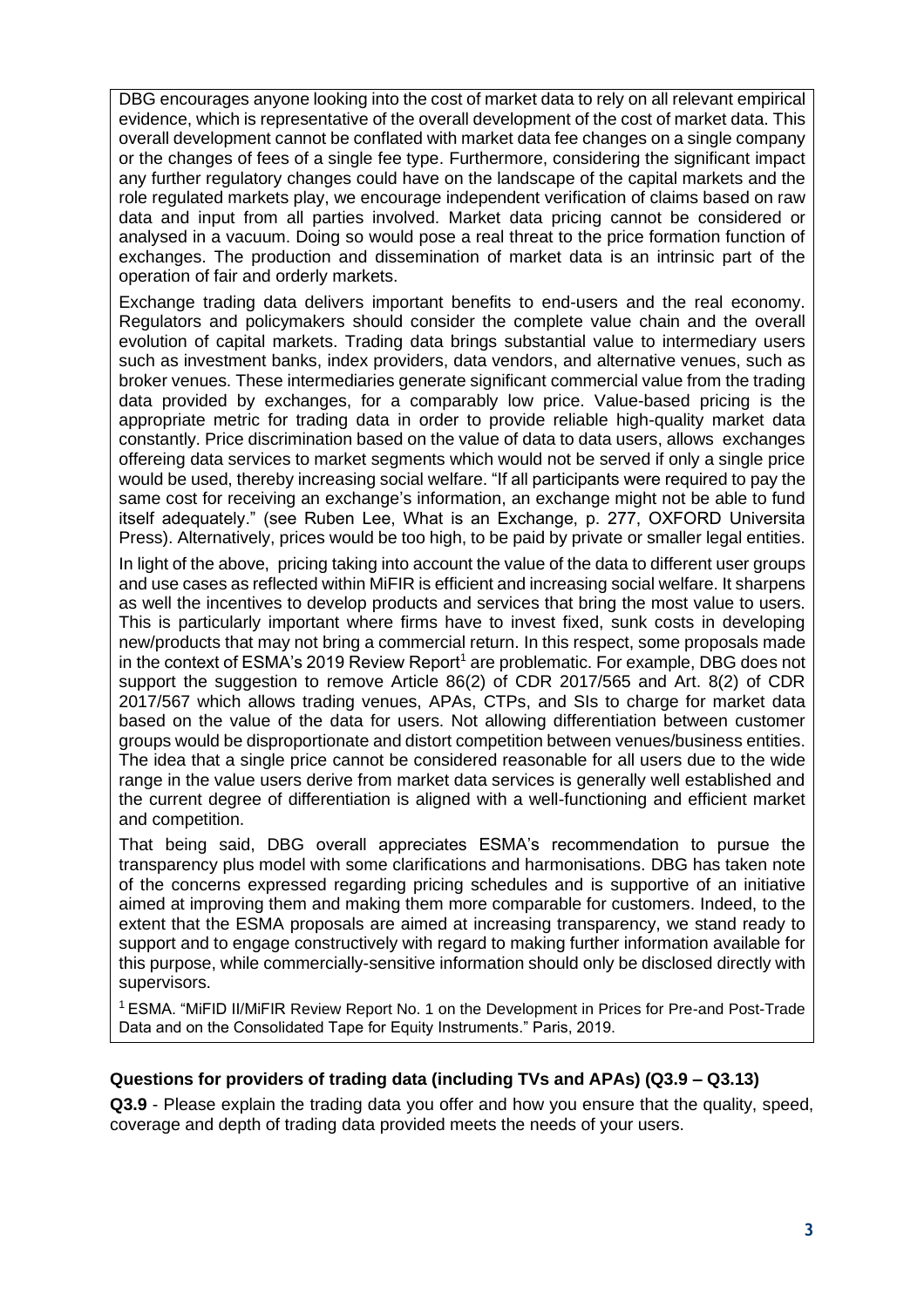Exchanges work hard to develop and produce competitive, innovative, and diverse trading data offerings to its customers. High-quality market data enables market participants to make well informed commercial decisions. Multiple activities of an exchange ensure the reliable and efficient price formation process, those activities also increase the reliability and as such the commercial value of exchange market data.

In order to deliver reliable price formation and market data services in line with client demand, exchanges invest in hardware and networks, developing and implementing market models, market surveillance, setting trading rules, and monitoring and enforcing compliance with these rules in adherence to regulatory requirements. Most of these activities are undertaken to deliver both trading and price formation. Market data is an intrinsic part of the price formation process. The value of the price formation process, and consequently exchange market data, derives from the quality of the exchange ecosystem which includes liquidity pooling and liquidity incentivisation on the one hand, and from the speed at which it evolves and is distributed (latency of roundtrip), as well as its quality and reliability, on the other hand.

Exchange trading creates highly reliable exchange market data which is publicly disseminated to the benefit of all market participants, even those who are in direct and systematic competition with exchanges. The quality of exchange market data would be affected if exchanges are limited in their ability to benefit from their effort in providing a muchused reference price to the market. In such a scenario, there would be fewer possibilities and incentives for exchanges to further invest in high-quality market data. This could result in a strong lack of transparency for the end investor making it more difficult for the end investor to benchmark a price in a fragmented market.

Overall, competitive pressures drive exchanges to improve their offering, including data supply, and make significant investments in order to provide stable, transparent, and resilient markets at all times. In practice, exchanges work with and listen to their customers to offer and develop trading and data products that meet their needs.

**Q3.10** - For each trading venue you operate, how have overall trading fees and trading data price levels, pricing policies and your service offering evolved over the last 5 years? Please explain reasons for changes in prices and other relevant dimensions.

DBG notes that when assessing overall pricing trends it is not appropriate to look at data pricing in isolation. In order to evaluate the changes in overall costs of market data (which remained relatively stable overall), it is important to look at the revenues obtained from the joint products of price formation and market data. Market data is intrinsic to a dynamic price formation process and a joint product with trade execution. Market data and trading cannot be meaningfully separated and when considering price levels and fees, it is vital to look at the overall trading costs of users, i.e. a combination of data costs, execution fees, and liquidity (the spread between the bid and offer being the principal cost of trading out of adjusting or rolling a position).

In relation to securities, Oxera<sup>1</sup> has conducted an analysis for FESE and data provided by FESE Member stock exchanges which shows a general trend of increasing data messages, which requires constant investments in capacity, alongside fairly stable market data revenues. Aggregate market data revenues amounted to approximately 245  $\epsilon$  million in 2018 and increased in recent years by approximately 1% per year in real terms. Exchange data fees account for less than 10% of total sell-side market data spend and less than 0.5% of total buy-side market data spend. It is also useful to look at the total unit cost—i.e. the total cost (of the joint product) per euro of stock traded. This is the metric that matters above all for the end-investor. The question is how much it costs them to trade and how has this evolved over time. Since 2012 the unit costs (calculated as the total joint revenue from trade execution and market data as a proportion of the total value of trading in relevant securities) have remained stable overall in the context of exchange trading.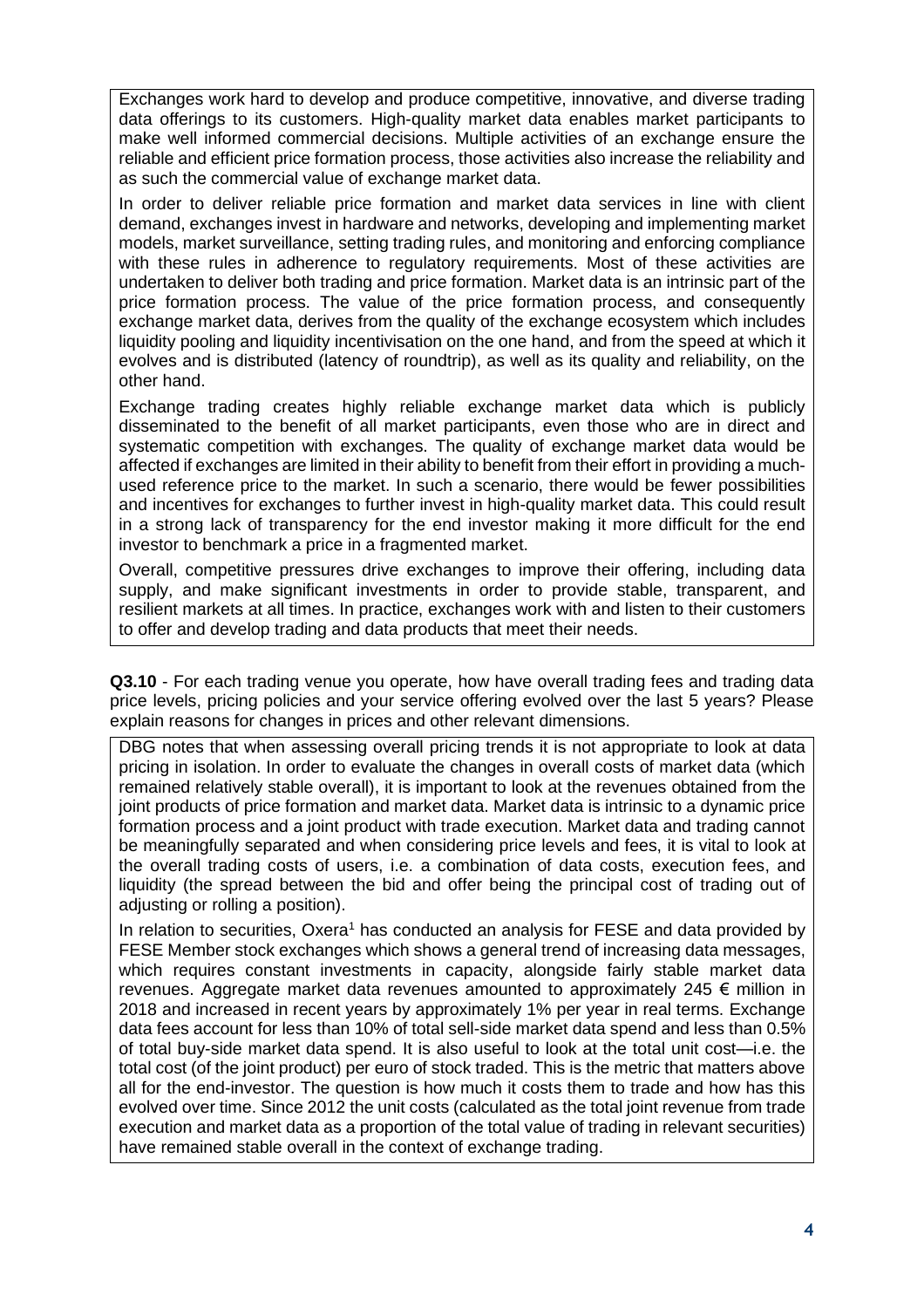Information about market data pricing in general has been presented in a misleading way by some respondents to regulators' consultations. This has fuelled suggestions that there is a need to constrain pricing, while evidence that would be able to justify such an approach is lacking. For example, according to a study on EU primary and secondary equity markets commissioned by the European Commission<sup>2</sup>, competition at the trading venue level has increased and there are no barriers to entry into the market.

In order to inform the debate, DBG would note that it is important to provide a number of observations in relation to inaccuracies in the figures provided in the past by market participants to characterise evolutions in market data prices (specifically stakeholder input to ESMA consultation on market data and referred to in ESMA's MiFID II/MiFIR Review Report No. 1. It is important to underline that before taking action based on the input received in this call for input, it should be assessed whether figures provided by market participants are a fair and accurate representation of the situation.

What individual market participants and trading venues spend on market data (from Exchanges) can vary over time due to changes in prices, the amount of data consumed, and usage patterns. When assessing expenditure on market data, these factors can be confused.

Exchanges have in the past taken issue with the way some variations of prices have been presented by certain stakeholders. For example, a single fee type or a single trading venue has been presented as being representative of the entire industry, which is misleading and a cause for concern. Isolated changes of a single fee type are not representative of the overall development of market data fees and can be the result of re-balancing of fees as a result of structural changes in the industry to the way that market data is consumed, which do not necessarily lead to an overall increase of costs of market data to the industry as a whole. Furthermore, it should be considered that large percentage changes may reflect small absolute changes, especially taking into account that non-display information usage can apply on a company level. It is important to put price changes into context.

There are also instances in which the benchmark firm used by certain participants to characterise price increases does not take advantage of the most favourable or even suitable license available for the data need, as if the promoted "evidence" is generated on a purely hypothetical level, looking for the most expensive product at a time. Part of the documentation put forward to illustrate price increases sometimes fails to specify that the perimeter of data considered was subject to change over the reference period (i.e. including additional licenses over the years for data that was not used previously, or an upgrade to a more expensive product version). In short, in some cases, fluctuations do not exclusively reflect changes in data pricing but significant changes in data usage and consumption and therefore should not be taken out of context. It should also be noted that in some cases a change in the services that a user provides to its clients can also explain a given evolution in market data expenditure. In practice, there is ample evidence that user firms are changing their data consumption driven by structural changes. This needs to be acknowledged.

When assessing expenditure on market data it is important to bear in mind that individual market participant and trading venue spend on trading data can vary over time due to changes in prices, the amount of data consumed, and usage patterns. In practice, there is ample evidence that user firms are changing their data consumption driven by commercial decisions. It is important to understand whether changes in expenditure are driven by changes in prices, the amount of data consumed, or usage patterns:

• Exchanges have made changes to their fee schedules over time. Oxera's analysis showed that, for most exchanges, market data fee increases have been small on average and market data revenues stable over several years. For example, in real terms, in the case of most exchanges, for Level 1 and Level 2 on average display data fees generally increased less than 1.5% per year, and for non-display by less than 4.5% per year.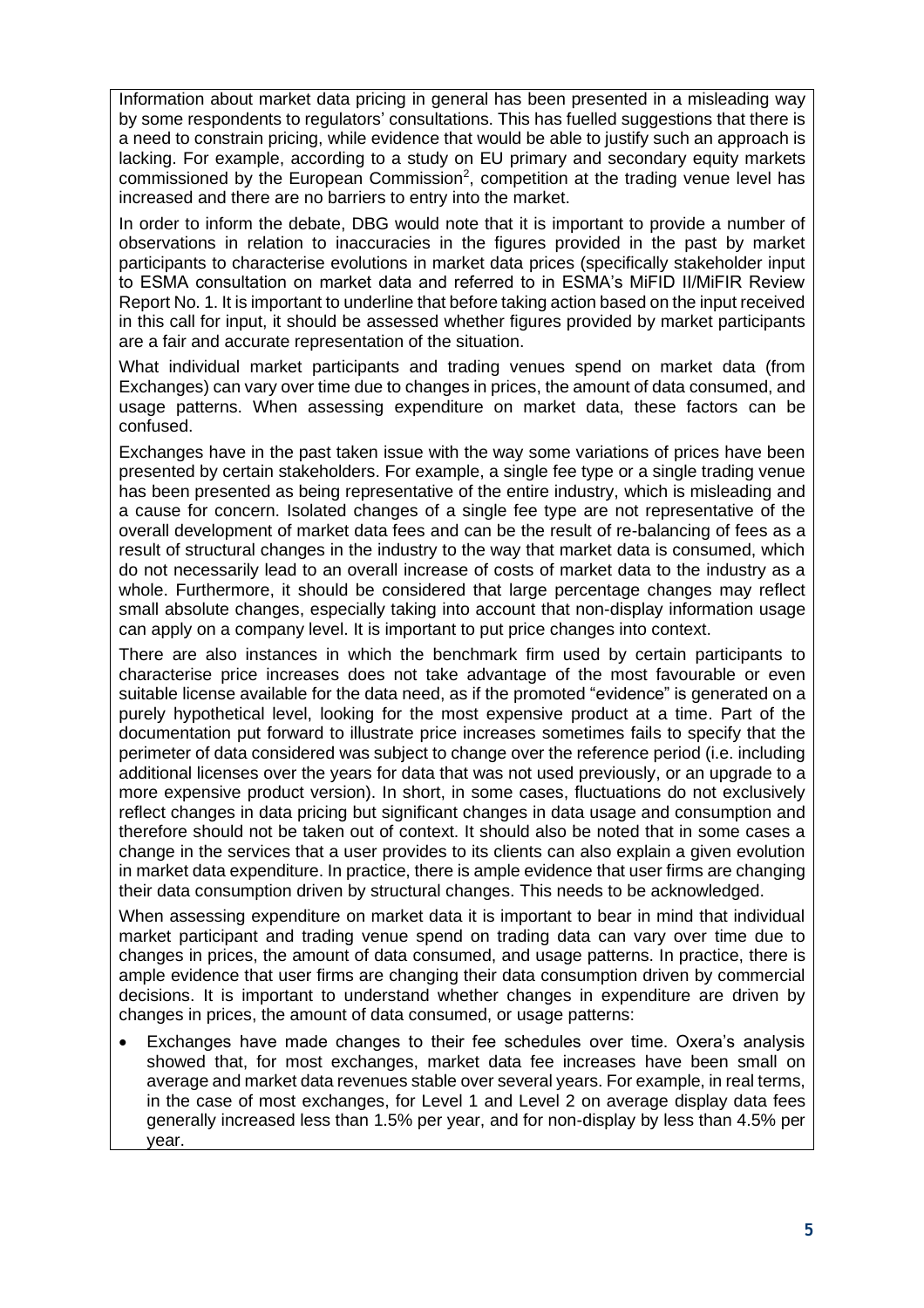- It is also well understood that there has been an upward trend in market data consumption. This has been driven by a rise in trading strategies that rely on more data (in particular due to the significant growth in electronic trading) and an increase in data used to inform commercial decisions and regulatory assessments.
- Changes in usage patterns refer to users changing the type of data package. For example, a move to more electronic trading has resulted in greater automation and technology. In particular, there has been a shift of market data consumption away from terminals and towards direct and low-latency (non-display) data products for automated applications, a structural change that is still ongoing in the industry. There is also more value placed on the added benefits generated by data providers as this increased focus on electronic trading means there has been a greater demand for faster, more accessible data products.
- While data consumption is increasingly shifting into digital use data revenues of exchanges have seemingly either remained somehow stable or are even declining.

There is a need for more transparency in the methodologies used to report evolutions in market data costs by those who argue that data prices are increasing so that the findings can be thoroughly checked, confirmed, or challenged where appropriate. Increased transparency on methodologies would contribute to bridging the gap between user perceptions and the exchange viewpoint. In addition, more transparency on the total market data bill borne by end-users (including the share of vendor and technology fees, and the extent to which data usage has changed over the years) is sorely needed and key to making progress in this important and complex debate.

Lastly, it is important to consider commercial incentives for market data. Exchanges compete based on both price- and non-price based competition, with a range of competitors including OTC, banks, and alternative venues as well as other exchanges, and importantly exchanges compete for customers by investing and delivering high-quality liquidity provision and price formation.

A number of entities use data provided by exchanges on a non-discriminatory basis to run commercially rewarding business models. Instead of investing in their own price formation, they use exchange data to execute order flow on the basis of exchange prices while competing with the original data source for the same order flow at a much lower cost, due to the fact that they are using exchange data. In this context, regulators and policymakers should be wary of enabling free-riding which, if left unchecked, could ultimately threaten the quality of the price formation process and undermine the objective public capital markets and which could unintentionally contribute to creating an unlevel playing field in terms of competition.

<sup>1</sup>Oxera. "The Design of Equity Trading Markets in Europe." Brussels, 2019. <sup>2</sup>Oxera. "Primary and Secondary Equity Markets in the EU." Brussels, 2020.

**Q3.11** - Please describe your policy for charging for the use of delayed data, providing specific examples.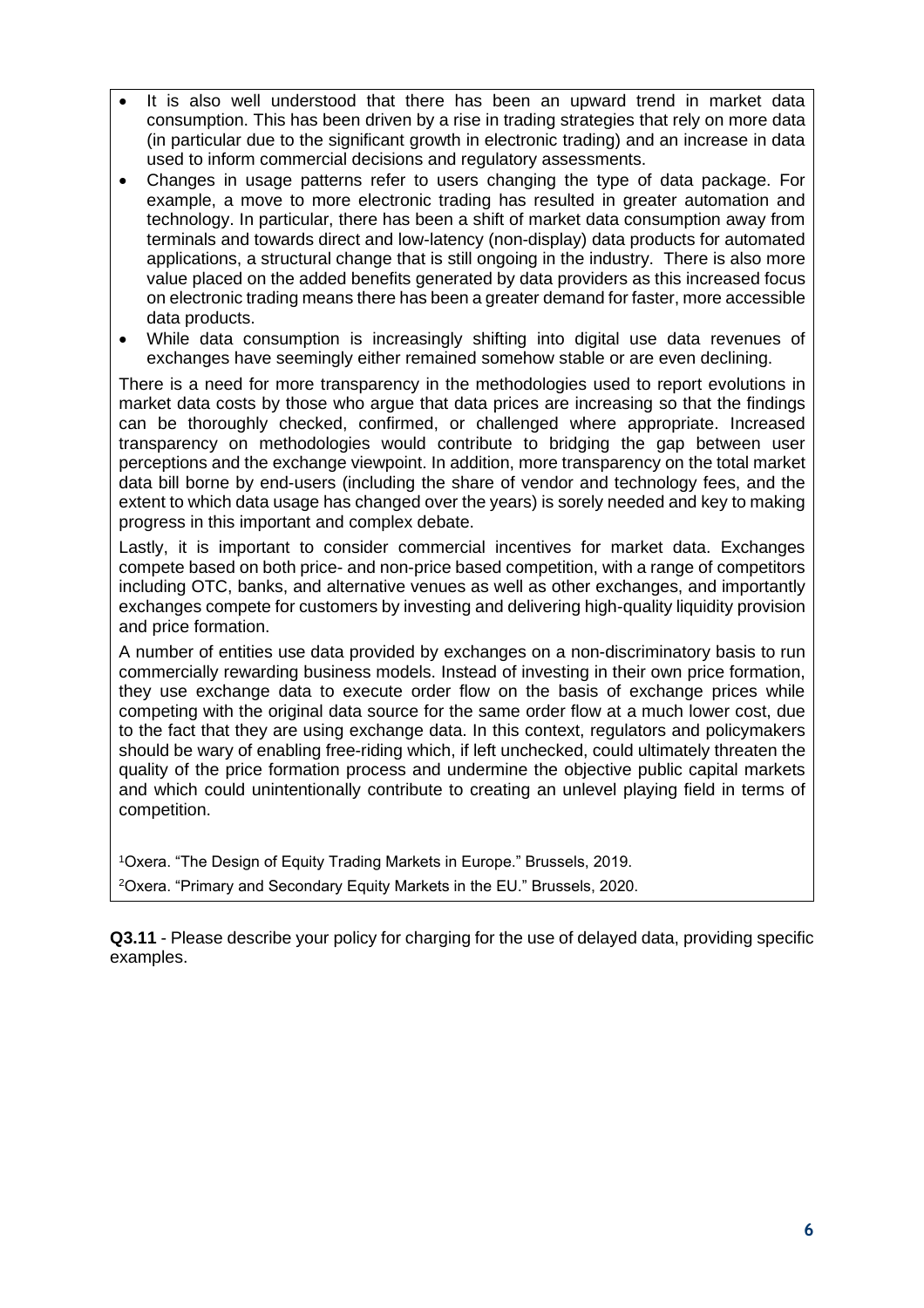On a general level, exchanges have made significant efforts to make data available free of charge 15 minutes after publication.

It is important to note that some professional users access the data for business use and charge their customers for such data. Consequently, trading venues should be entitled to make data available for a fee to professionals (for example data distributors, or internet providers) who provide services for a direct or indirect fee. Policymakers should also ensure the capability of exchanges to monitor users accessing exchange data in order to verify that whether it is being redistributed to establish terms of use for such exchange data. This is essential to ensure the level playing field of such data users with exchanges. We therefore strongly appreciate ESMAs Consultation Paper on the Guidelines on the MiFIR/MiFIDII obligations on market data, where ESMA considers it appropriate that delayed data users accessing the web-site of trading venues sign an agreement or resistration with the trading venue.

In this context, please note that Exchanges are concerned that the prices charged by vendors and intermediaries are misunderstood as prices imposed by exchanges.

**Q3.12** - What factors do you take into account when setting your pricing policy? Do you face any constraints when doing so? Please provide reasons for changes in prices and detail how you ensure compliance with MiFID/MiFIR RCB requirements.

Crucially, the starting point for assessing pricing in this context is the fact that market data is a joint product with trade execution because it is intrinsic to a dynamic price formation process – i.e. it is not possible to generate one without the other. It is not possible to meaningfully separate market data from the price formation process and exchanges, therefore, compete for a suite of data and trading services together, which is reflected in the pricing policy of the exchange. How exchanges structure their charges across that suite of services can vary. In order to maintain a competitive position, exchanges must offer competitive prices to highly sophisticated customers which include financial institutions, asset managers, pension funds, commodity producers and refiners, utilities and governments, as well as industrial and manufacturing businesses that are increasingly engaging in hedging, trading and risk management strategies. Furthermore, exchanges are mindful of setting prices appropriately for retail investors in order to enable their participation in capital markets and contribute to the general aim of developing retail market participation in Europe.

The competitive constraints that exchanges face in their overall trading activities therefore drive the pricing of trading data. Competitors vary according to the evolution of markets as they move from "over-the-counter" trading through to exchange-traded products. Exchanges face competition from other exchanges but also brokers, banks and other alternative venues. This analysis is complex and can vary across data products/markets. For example, a number of entities use market data provided by trading venues while competing with the trading venues for order flow at a much lower cost, due to the fact that they are using trading venues data. Hence it is important to look at the specific instruments being traded and their underlying characteristics. Generally, exchanges compete on the basis of a range of factors, including:

- transaction and market data fees;
- depth and liquidity of markets;
- price transparency;
- reliability and speed of trade execution and processing;
- technological capabilities and innovation;
- breadth of products and services;
- rate and quality of new product developments;
- quality of service;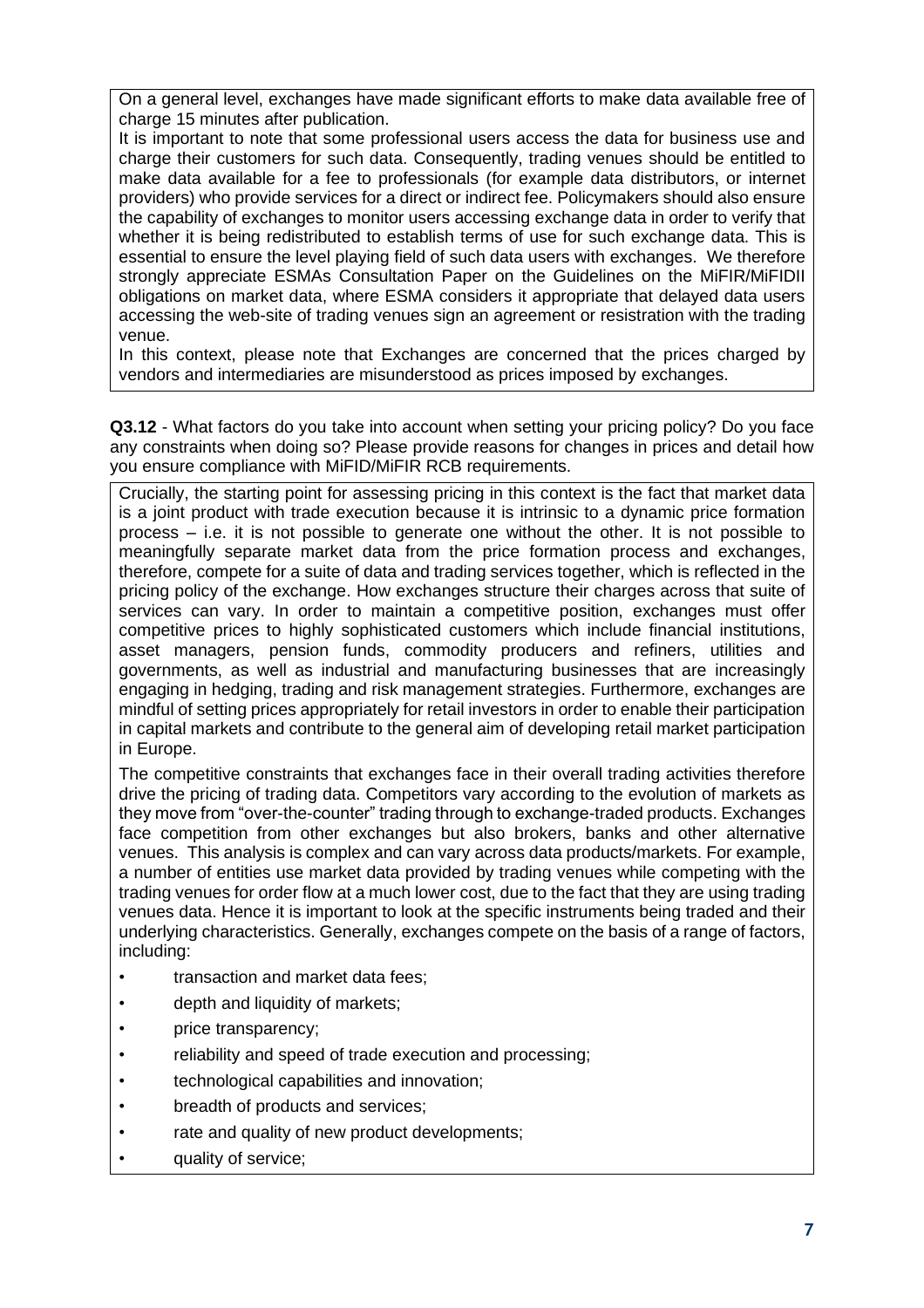- stability of services;
- distribution and ease of connectivity;
- mid- and back-office service offerings, including differentiated and value-added services; and
- reputation.

In practice, exchanges listen to and work with users regarding how their data packages are constructed to meet customer needs.

With regard to MiFID/MiFIR RCB requirements, DBG believes that the quality of the RCB information disclosed by exchanges is good and has further improved since the introduction of MiFID II/MiFIR. Significant efforts have been made, and continue to be made, to put in place the necessary mechanisms to disclose relevant information and ensure compliance with the various requirements set out in the legislation. Caution is needed with regard to ESMA's proposals to increase transparency to compare pricing. Exchanges are willing to provide information on their cost bases or how prices were set to their national regulators where this is warranted and appropriate. However, it should be kept in mind that there is a risk that the proposals could result in the public disclosure of commercially sensitive information about costs and how prices have been determined to competitors, which could harm effective competition and potentially infringe competition law rules.

**Q3.13** - Please explain how you categorise types of user and the reasons for any price differentiation based on the categorisation of the user.

Exchanges charge different prices to different categories of users where it is objectively reasonable to do so, for example based on customer group, such as retailer or professional user and use case where necessary. This is consistent with the MIFID Delegated Regulation<sup>1</sup>. Exchanges make market data available at the same price to all customers falling within the same category in accordance with published objective criteria and any differentials in prices charged to different categories of customers are proportionate to the value which the market data represents to those customers.

The idea that a single price cannot be considered reasonable for all users due to the wide range in the value users derive from market data services is generally well established and the current degree of differentiation is aligned with a well-functioning and efficient market and competition. In particular, value-based charging is fair and efficient, and leads to different charges across user groups and use types. This diversity and granularity is reflective of competitive commercial conditions. Competition law precedents also recognise that product differentiation is reflective of competition on the market<sup>2</sup> and that even dominant undertakings can apply different commercial conditions to their customers (and are even required to do so if there are different objective circumstances).<sup>3</sup>

For example, an important objective categorisation is the distinction between professional investors and retail investors:

- Setting prices appropriately for retail investors enables their participation in capital markets and contributes to the general aim of developing retail market participation in the EU.
- Where technological advances have facilitated the development of new high-frequency trading strategies, this has increased the value of very low-latency trading data for some categories of user. At the same time, retail investors are not able to take full advantage of low-latency direct feeds.
- In a scenario where this objective categorisation is no longer made possible, there is a real concern that retail investors and small firms may, ultimately, indirectly find themselves financially bearing the market data needs of major international firms.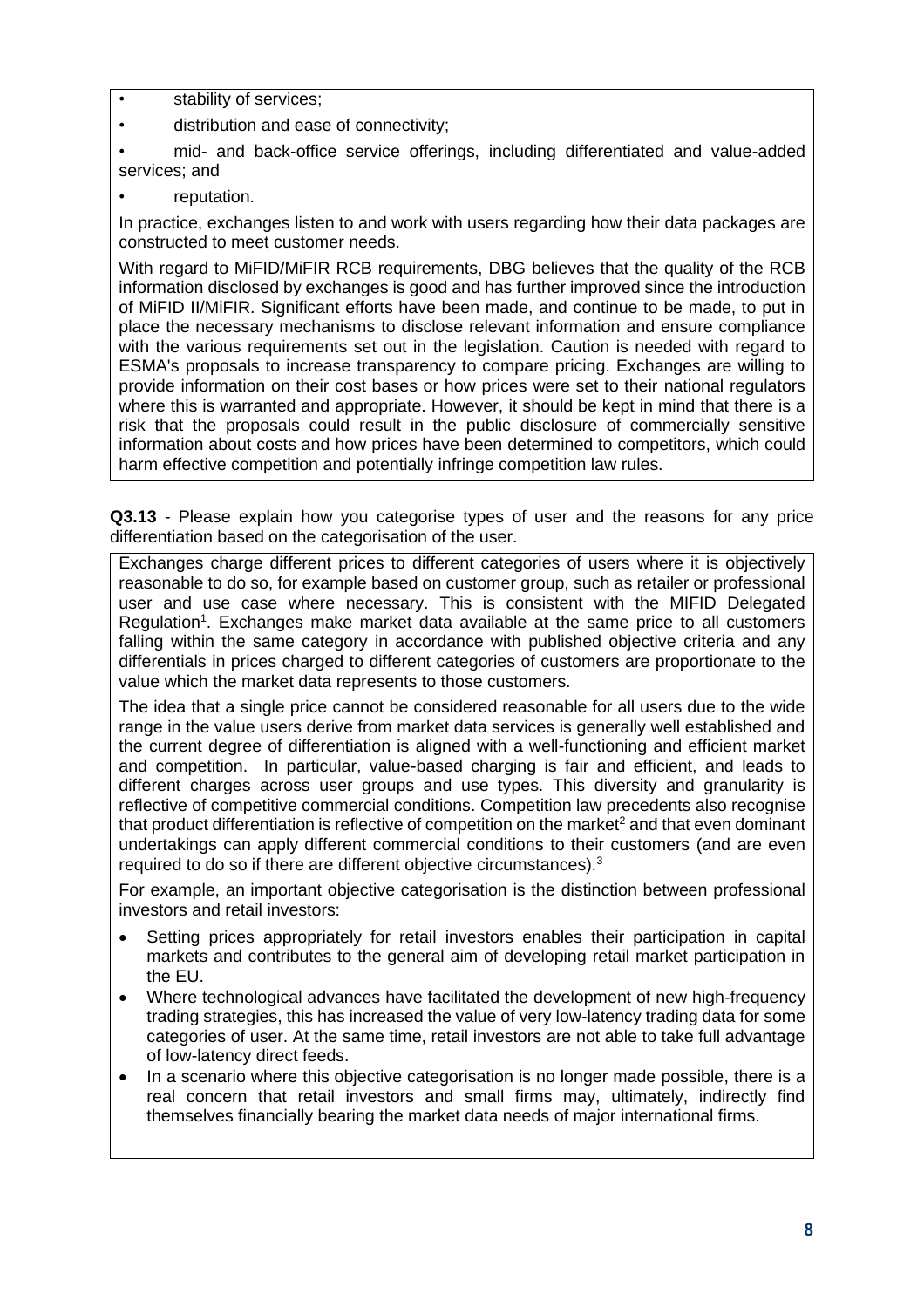Fees charged by exchanges to competing venues are publicly available and have not hindered competition considering the number of competing venues (MTFs and SIs) that have emerged following high-quality data provided by exchanges on a non-discriminatory basis.

<sup>1</sup> Commission Delegated Regulation (EU) 2017/565

<sup>2</sup> See Guidelines on the assessment of horizontal mergers under the Council Regulation on the control of concentrations between undertakings, OJ C 31, 5.2.2004, para. 45. ("It is also easier to coordinate on a price for a single, homogeneous product, than on hundreds of prices in a market with many differentiated products"). See also Communication of the Commission - Guidance on the Commission's enforcement priorities in applying Art. 82 of the EC Treaty to abusive exclusionary conduct by dominant undertakings, OJ C 45 of 24.2.2009, para. 13 ("the Commission will interpret market shares in the light of the relevant market conditions, and in particular of the dynamics of the market and of the extent to which products are differentiated.")

<sup>3</sup> See for example Judgment in AKZO Chemie v Commission, Case C-62/86, ECLI:EU:C:1991:286, paras. 119-120 ("It should next be pointed out that there was no abusive policy of discrimination between the individual mills in the Allied group and the 'large independents', as these two categories of customers are not comparable"). See also Judgment in United Brands v Commission, Case C-27/76, ECLI:EU:C:1978:22, para. 228 ("differences in transport costs, taxation, customs duties, the wages of the labour force, the conditions of marketing, the differences in the parity of currencies, the density of competition may eventually culminate in different retail selling price levels according to the Member States") and Judgment in Clearstream v Commission, Case T-301/04, ECLI:EU:T:2009:317, paras. 172 and 179.

#### **Benchmarks**

### **Questions for users of benchmarks (Q3.14 – Q3.20)**

**Q3.14** - Which type of benchmarks do you use in your business? How many benchmarks do you use, and how many administrators have you had agreements with, over the last 5 years?

N/A

**Q3.15** - Are you content with the price and quality of the benchmarks you use? If you are not satisfied with any of these elements, please explain why not and the impact this has on your business.

N/A

**Q3.16** - Do you consider any benchmarks a 'must have' for your business purposes? What factors do you consider in this assessment?

N/A

**Q3.17** - How have prices and quality evolved over the last 5 years across the types of benchmarks you use? What impact has this had on your use of benchmarks, on your business and your clients?

N/A

**Q3.18** - Are benchmark administrators' pricing/licensing terms established by benchmark administrators easy to understand and comply with? What terms, if any, do you find to be overly complex or restrictive and what impact does this have on your business?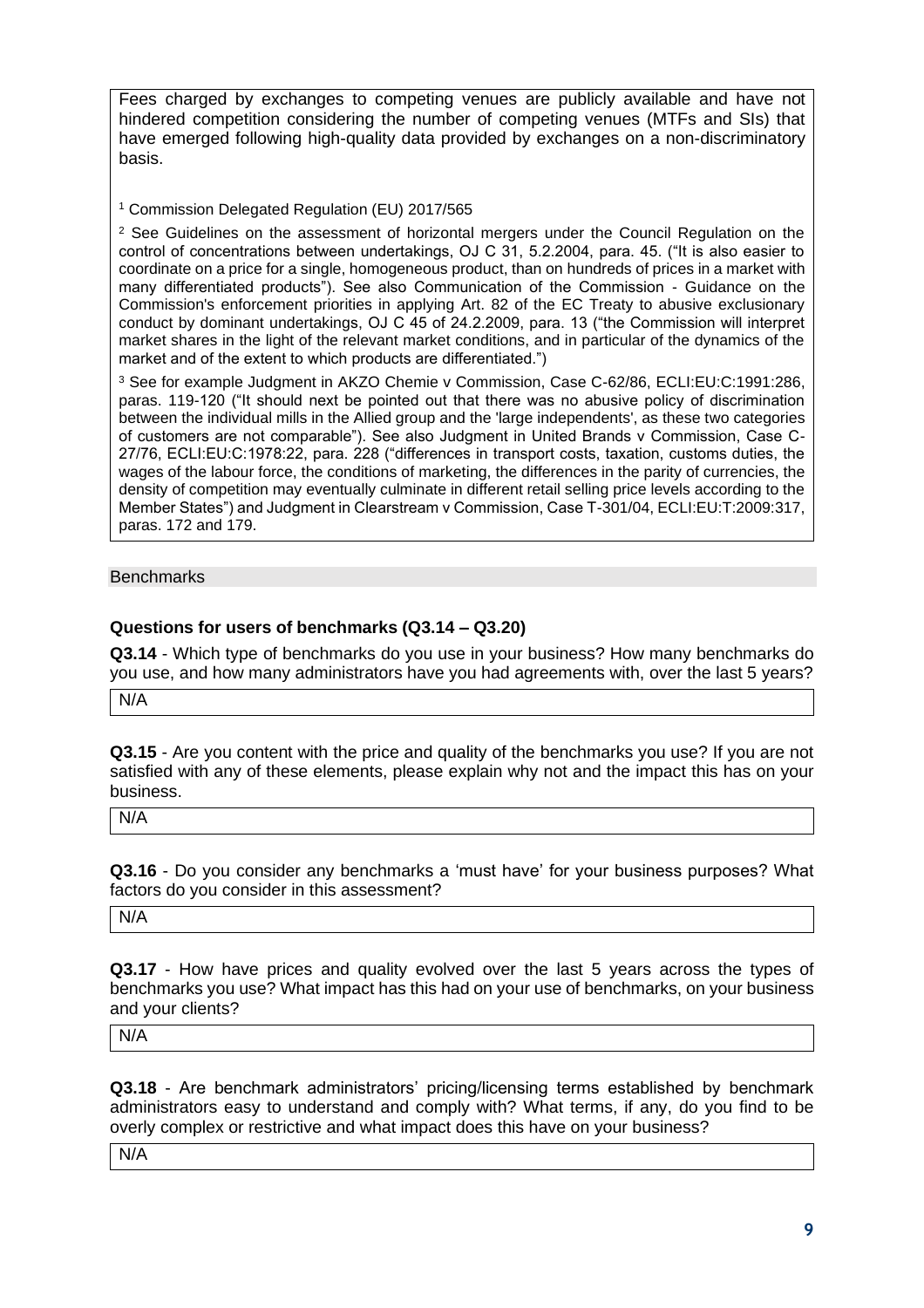**Q3.19** - Are you aware of benchmark administrators charging different amounts or imposing different contract terms, to different customers for similar services? Please give specific examples and explain the impact on your ability to compete in the markets you operate in.

N/A

**Q3.20** - How easy is it to compare and switch between benchmark providers? Please provide details on the benchmarks considered when choosing and possible hurdles affecting your ability to compare, choose and switch.

N/A

## **Questions for benchmarks administrators (Q3.21 – Q3.27)**

**Q3.21** - Please explain the benchmarks you offer and how you ensure that they meet the needs of your clients.

Benchmarks are often construed based on market demand, either responding to trends or specific client requests. DBG offers a wide variety of global benchmarks, covering equities, bonds and derivatives instruments via its index administrator, STOXX Ltd.. As part of the index design process, STOXX collects ideas and feedback from relevant stakeholders to make sure any new benchmark meets the needs of the targeted clients.

**Q3.22** - How have your prices and charging structures, volume and value of sales of services and innovation in your offerings evolved over the last 5 years? Please explain reasons for changes in prices and other relevant dimensions.

Our historical data shows that our variable fees for ETFs have evolved as a function of competitive forces on the market. What individual market participants spend on benchmarks can vary over time due to changes in usage patterns (i.e. increased use of benchmarks by asset managers). The benchmarks market is a highly competitive market with thousands of benchmarks available in different price ranges and from a broad set of benchmark administrators. Usage is dependent on market trends, individual customer needs, preference in terms of branding, or the reputation of the benchmark administrator. Enabling cost effective passive investments for investors (institutional and retail alike), they significantly contribute to social welfare enhancement.

Benchmarks are as well important mechanisms to respond to the changing needs of the investment community and to foster and support transformational challenges, e.g. the inclusion of ESG-related aspects into investment behaviours and portfolio composition, as well as the rise of passive investment strategies. As benchmarks increasingly work as an incentive tool to encourage companies at scale to improve their ESG performance, they are playing a significant role in reaching the goals of the Paris agreement.

Investments in ETFs worldwide have grown exponentially. The index industry is a highly competitive market with thousands of benchmarks available at different price ranges. While many index providers offer indices across various asset classes, they also face competition from more specialist providers focusing on particular areas. Market entry is evidently possible and new providers are able to compete effectively in specific areas based on their expertise. Benchmark providers strive to produce high-quality, innovative products in this space that cater to market participants' preferences and needs. Established index providers operate in a competitive environment which includes new entrants, low-cost calculation agents, and custom index providers. As such, any regulatory intervention in this area would be unwarranted. We also refer to the comments submitted by the Index Industry Association on behalf of its members.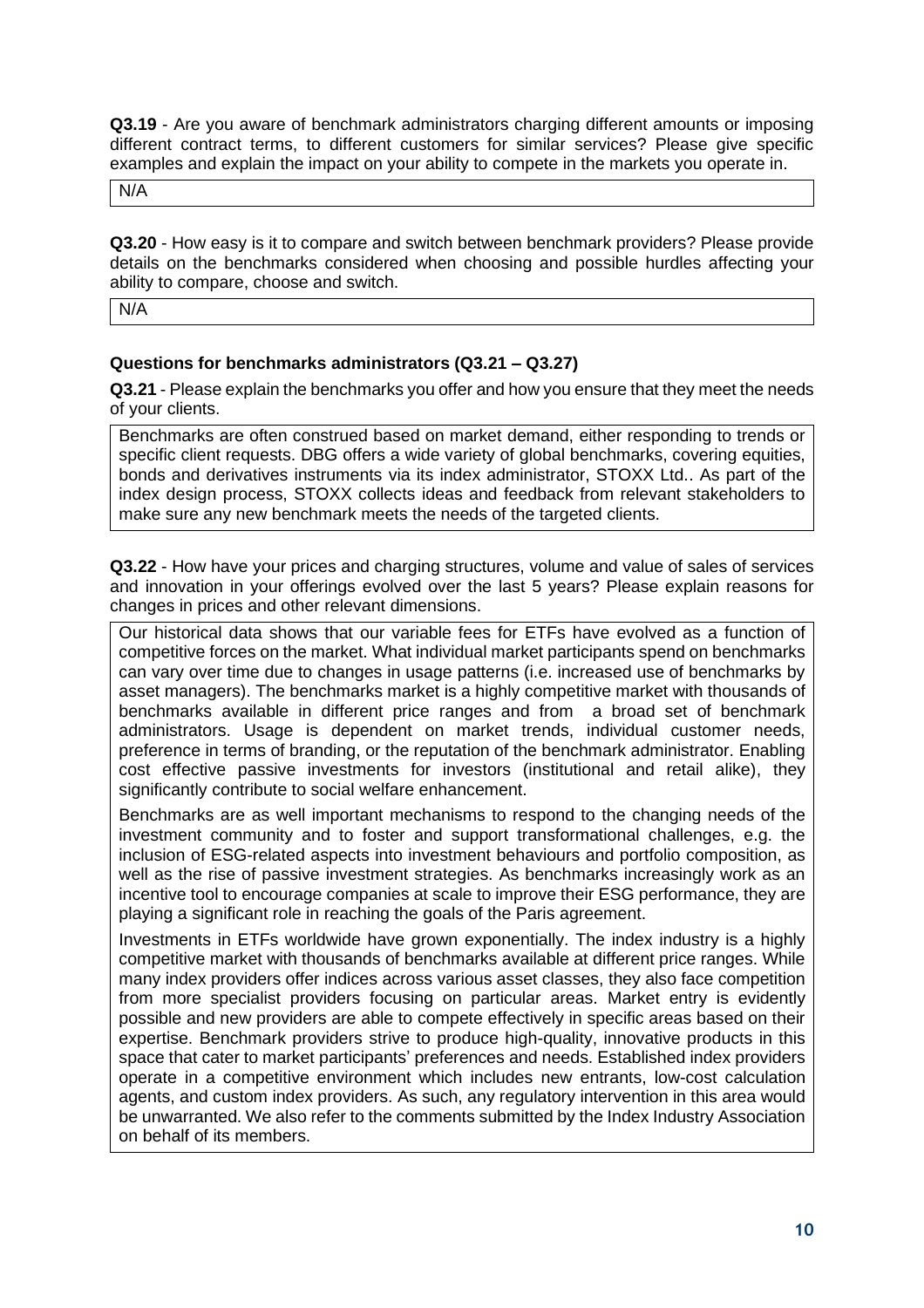Our services in general have increased by 4% a year, a contractual feature partially offsetting the data cost increase we are facing to provide our services. Our licensing structure has evolved to capture different usage of our data in line with the evolution of the services the financial industry is providing. We offer various separate licenses for different types of usage, such as for ETFs, Structured Products, Asset Management, Fund services, Trading.

**Q3.23** - For your main benchmarks/indices, who are your key competitors, and to what extent are their products reasonably good substitutes for yours? How have competitive pressures affecting your business evolved over the last 5 years, including entry/exit of competitors?

DBG benchmarks are facing competition ranging from large, highly-capitalized institutions who all have alternative versions of main indices and compete by accessing different segments of the financial industry (our data shows that in European equity ETFs, our market share fell by 5.5 over the last four years); as the barriers to entry are low and both methodologies as well as regulated market data are available to any interested party on nondiscriminatory terms, smaller providers have been emerging, and are also offering comparable benchmarks in a successful manner. While price competition among index providers is fierce, competition is not confined to price. Index providers compete on innovation, constantly creating new types of indices and focusing on new and narrower slices of a variety of markets. They customize their indices at the customers' request, compete on customer service, methodologies, operational dependability, transparency of pricing and methodology etc.

The result of this intense competition is that no single index provider, category of index provider, or small group of index providers, is dominant or able to exercise market dominant power.

**Q3.24** - What are the main barriers to attracting users away from your competitors? Please provide specific examples in your response.

Regulated data benchmarks can be replicated easily. The underlying data as well as the methodologies of benchmark providers are broadly available. Unlike some other index providers, we do not control distribution channels and therefore our offering is neither embedded nor bundled with other proprietary products.

**Q3.25** - Are you aware of input data providers charging different amounts or imposing different contract terms to different benchmark administrators for similar services? Please provide specific examples where possible.

Some data suppliers (not EU exchanges though) base their pricing on the number of licensed clients of the index administrator or using the number of calculated indices and categories (related to index calculation purposes – just display, licensing as benchmarks, as a basis for ETF or as an underlying for financial structured product). Such price models lead to different fee amounts that one index administrator is paying in comparison to other index administrators.

**Q3.26** - Are there markets downstream from benchmark administration where you compete with customers of the benchmark(s) you supply?

Yes. We offer both benchmark administration services and calculation services (where the client acts as an administrator) so clients may be able to create indices competing with ours or indices without comparable counterparts.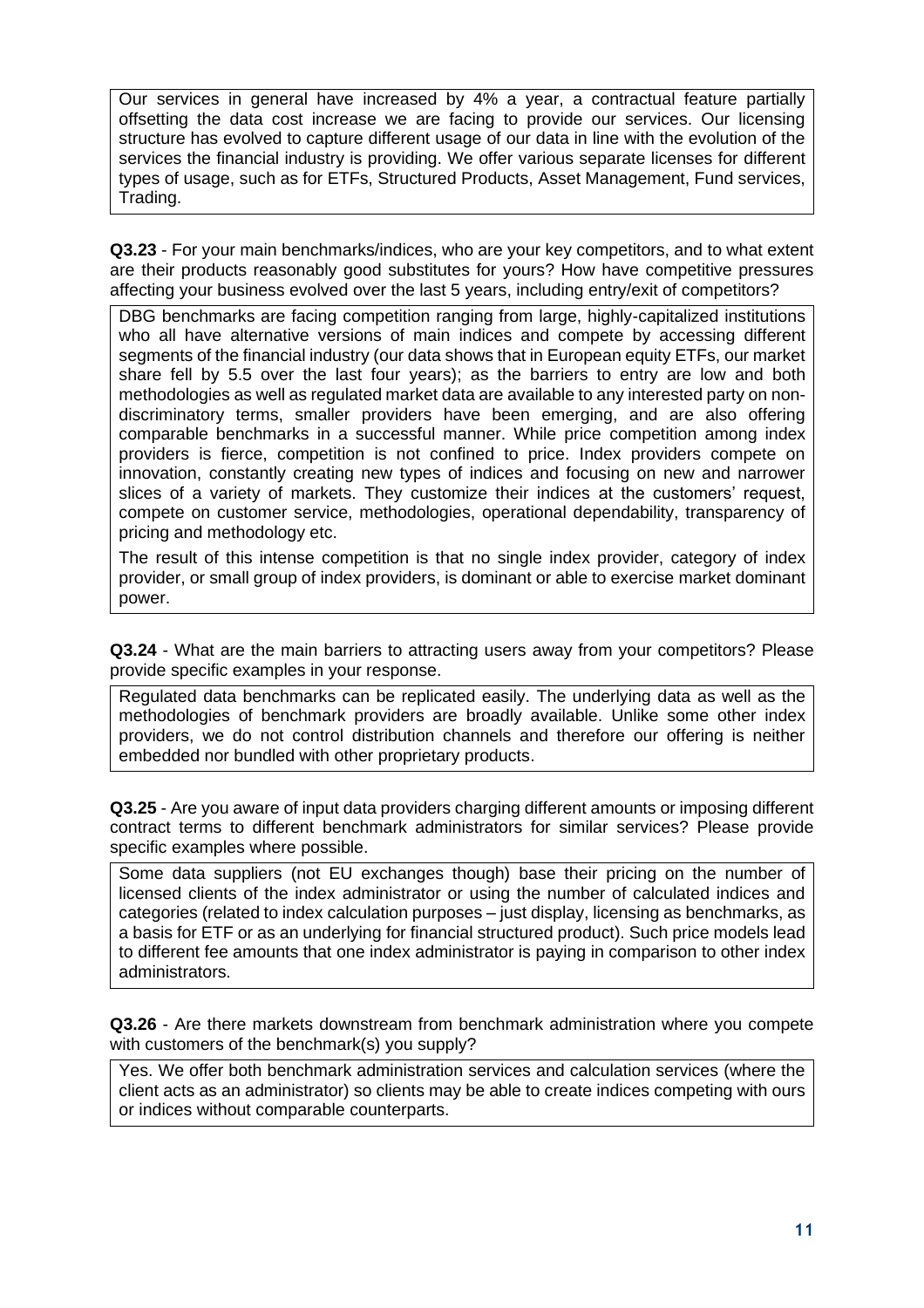**Q3.27** - What, if any, barriers to accessing input data put you at a competitive disadvantage in the design and provision of benchmarks? Please provide specific examples where this happens or may happen.

We recognise the gravity of this concern, however, no issues were experienced so far.

Market Data Vendor Services

#### **Questions for users of market data vendor services (Q3.28 – Q3.33)**

**Q3.28** - Which market data vendor services do you use in your business and how has this evolved over the last 5 years?

N/A

**Q3.29** - Are you satisfied with the price, quality and level of innovation of market data vendors' offerings? If you are not satisfied with any of these elements, please explain why not and the impact this has on your business.

N/A

**Q3.30** - How have prices and quality evolved over the last 5 years across the types of market data vendor services you use? What impact has this had on your use of data, on your business and your clients?

N/A

**Q3.31** - Are you aware of market data vendors charging different amounts or imposing different contract terms on different customers for similar services? As a user are you, or have you been, at a competitive disadvantage as a result?

N/A

**Q3.32** - Are there any products and/or services that you needed/tried to purchase from market data vendors on a standalone basis, but were not able to? What impact does purchasing a bundle have on your business?

N/A

**Q3.33** - How do you choose market data vendors? Do you use more than one, and if so why? How easy is it to compare the content and price of alternative packages before choosing which data package to use? How easy is it to switch providers?

N/A

### **Questions for market data vendors (Q3.34 – Q3.39)**

**Q3.34** - Please explain the market data services you offer and how you ensure that they meet the needs of your clients.

N/A

**Q3.35** - How would you characterise the market data related market(s) in which you are active and what approximate share do you believe you hold in each market?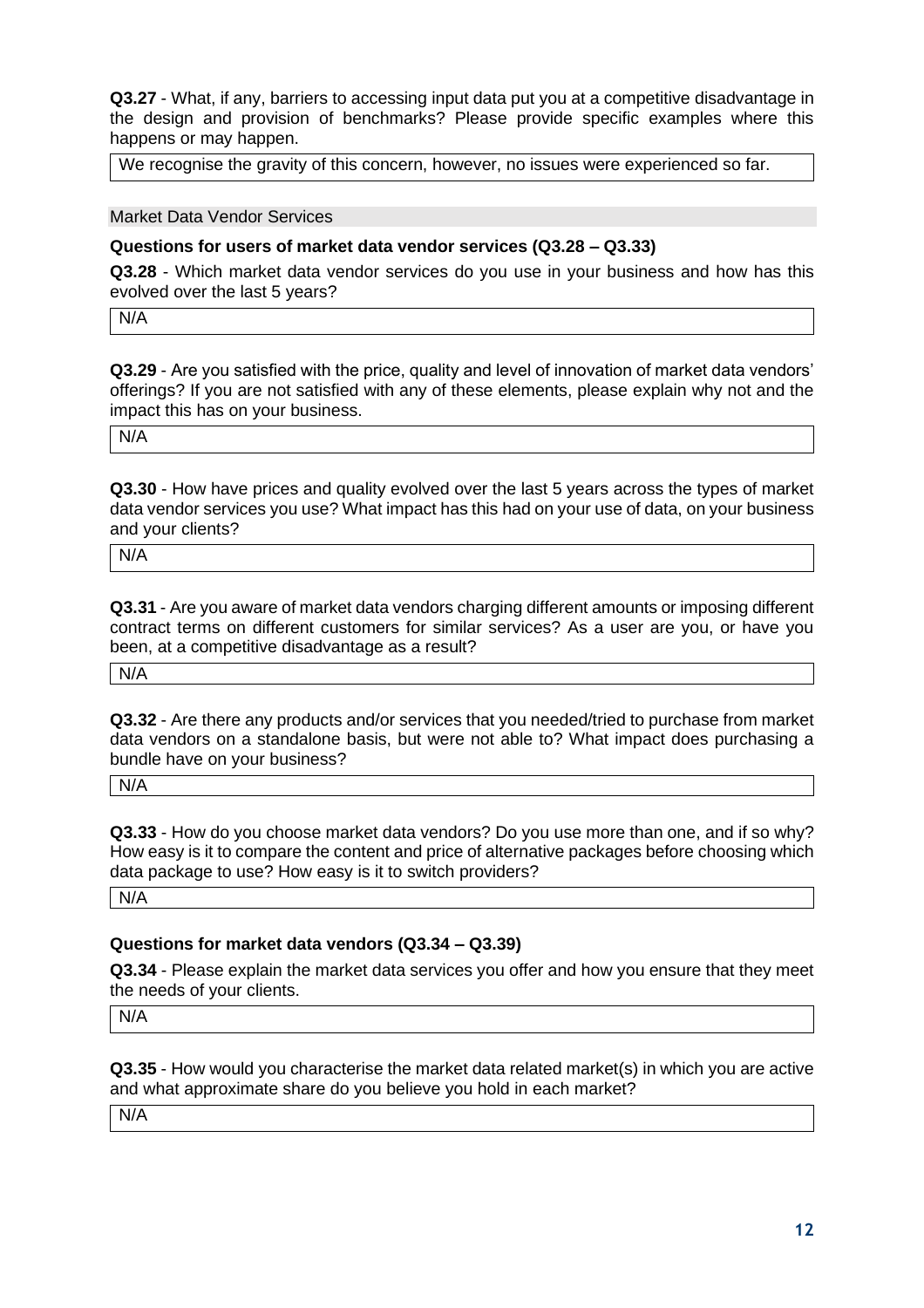**Q3.36** - How have your prices and service offering for data packages, trading data and other data/analytical services evolved over the last 5 years? Please explain reasons for changes in prices and other relevant dimensions.

N/A

**Q3.37** - Who are your key competitors, and to what extent are their products reasonably good substitutes for yours? How have competitive pressures affecting your business evolved over the last 5 years, including entry/exit of competitors?

N/A

**Q3.38** - What is your contractual relationship and ability to negotiate with trading venues in relation to the pricing and provision of trading data?

N/A

**Q3.39** - To what extent is your firm vertically integrated? How does vertical integration affect your pricing and sales practices? Are there instances in which you are at a competitive disadvantage when you compete with providers offering bundled products or that are operating in different parts of the value chain. For example, a market data vendor running also an MTF or administering a benchmark?

N/A

Wider Uses of Data and Advanced Analytics in Wholesale Markets

## **Business models and opportunities**

**Q4.1** - How are firms operating in wholesale markets using alternative data and advanced analytics, and for which particular activities or markets? How might this change in the future?

Whilst there has been much debate about whether market data fees have increased over time, the fact that exchanges' market data revenue is a small proportion of total spending on market data in the market data industry is often overlooked. As recognised in this call for input, exchange market data is only a small part of the information used by market participants, which also includes news, alternative data, research, ratings, valuation data, reference data, and so on. Some of the claims about significant increases in market data fees or expenditure refer to the rise in general spending on data as a whole, rather than expenditure on exchanges' market data fees.

It is important to distinguish the types of data being discussed and acknowledge the need for different regulatory frameworks depending on the type of data. Not all data can be considered in the same way and it is fundamental to consider the incentives that the data originator needs to have in order to produce innovative and valuable data. Companies should be allowed to 'upgrade' raw data and develop products/services based on these sources. It is, therefore, important not to create disincentives towards data collection/standardisation and product developments, i.e. allowing for commercialisation of data.

**Q4.2** - How much has your firm allocated to investments in data and advanced analytics over the next three years?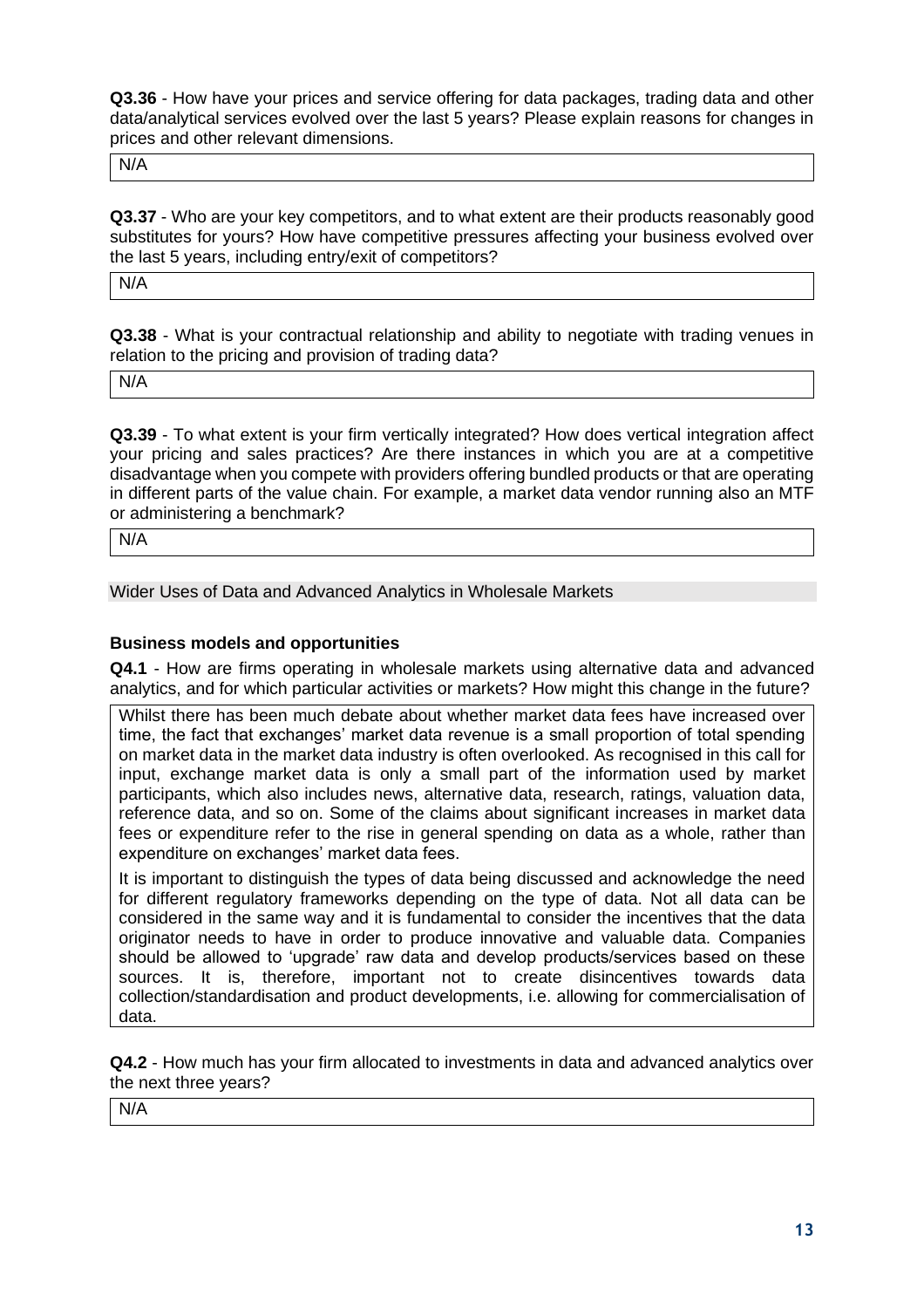**Q4.3** - What are the potential benefits for firms and investors of the development of data and advanced analytics, now and in the future, and for which particular activities or markets? Please provide examples and where possible explain how the benefits are passed on to investors. How do you assess these benefits against the potential risks associated with the use of data and advanced analytics?

N/A

**Q4.4** - How have business models changed in light of developments in the use and value of data, and how might they change in the future? What effect might this in turn have on different financial markets?

Data has become an important factor in new business models. DBG agrees that access to data is an important topic. We are convinced, however, that the interests of data providers and data users have to be taken into account and to be fairly judged and treated. It is important that freedom of business is protected, clear incentives for data provisions are maintained.

As regards non-discriminatory access to highly valuable trading data (which can be used by direct competitors of exchanges for competing for the same order flow), we would like to stress that exchanges are the only data sources making such data available to their direct competitors.

## **Access to data and advanced analytics**

**Q4.5** - What barriers make it difficult for firms to access data or access the technology necessary for analysing data, and how might this change in the future?

N/A

**Q4.6** - With reference to paragraph 4.25, do you agree there are situations where the use of data could lead to unfair advantages in wholesale markets which could:

- pose potential barriers to competition well; or
- harm market integrity.

N/A

**Q4.7** - What factors do you consider are relevant in assessing whether the use of data may create unfair advantages in wholesale markets? For example, if the data are only available to one or a handful of firms or if some market participants are not able to secure sufficient financing to access data.

N/A

### **Impact of concentrated markets**

**Q4.8** - How concentrated is the supply of data, or technology required to analyse data, to wholesale market participants? Please explain how this differs by data type and technology type and the impact on your business.

N/A

### **Information sharing, collusion and biases**

**Q4.9** - Do you consider that the wider use of algorithmic solutions in wholesale markets could give risk to new types of market abuse or collusive behaviour? If you currently use these solutions, do you have any processes in place to manage these potential risks?